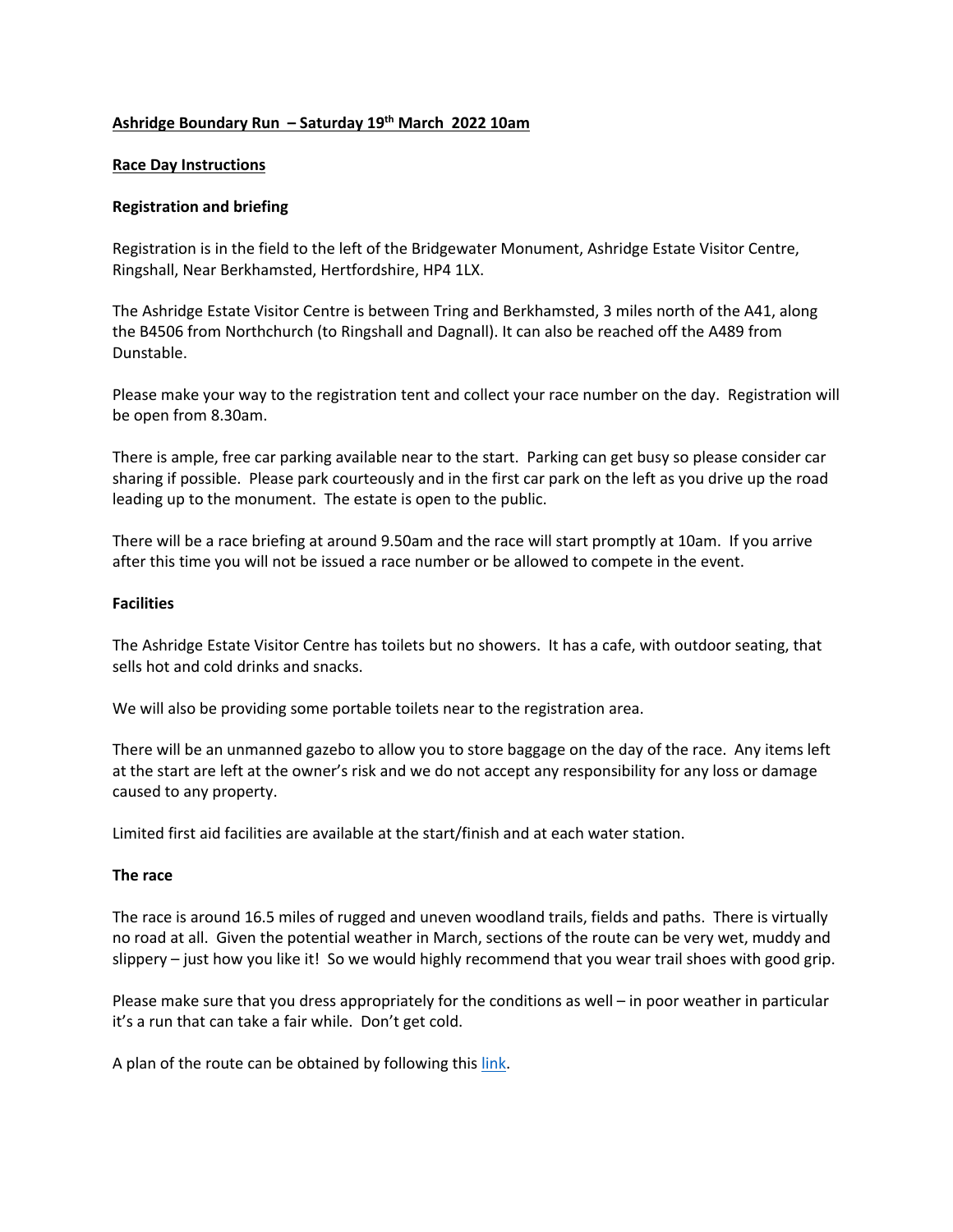The race this year will be run in anti-clockwise direction so firstly will head towards Northchuch Common, Little Gaddesden, Ringshall and then Ivinghoe Beacon before heading back to the start.

The route deviates from the official boundary trail in only one place, and that's at Ivinghoe Beacon – we do require all runners to go to the top.

There will be three water stations on the route at approximately 6, 10 and 14 miles. Water in recycled cups will be provided. There will also be facilities to refill any of your own water containers with water. Please make sure that any empty or unwanted cups or any other rubbish is disposed of at these points or carried to the finish. There will be bins both at the water stations and 50 yards or so past them.

Please show consideration for other users of public footpaths and rights of way. The route is open to the general public and crosses main roads a number of times.

There may be cattle or sheep on parts of the route. Please take care when passing them.

There may also be some fallen trees on the route. Please take care when negotiating them.

We will not be stopping the traffic at any road crossing. You must take responsibility on crossing all roads. Please be careful.

The use of headphones is permitted, but please ensure that you are able to hear other runners and marshals if using them.

The route is clearly marked with boundary trail circular, green signs (shown below). These each bear an arrow showing the direction in which to go. There will also be temporary race direction markers and red/white hazard tape marking the route.



#### **Withdrawing from the race**

If for any reason you decide to withdraw from the race then it is **vital** that you notify a marshal at any marshal point or alternatively telephone;

Anthony Kent 07814 009 484 or Andy Neill 07802 794 500

Please do not assume that we know you have pulled out of the race.